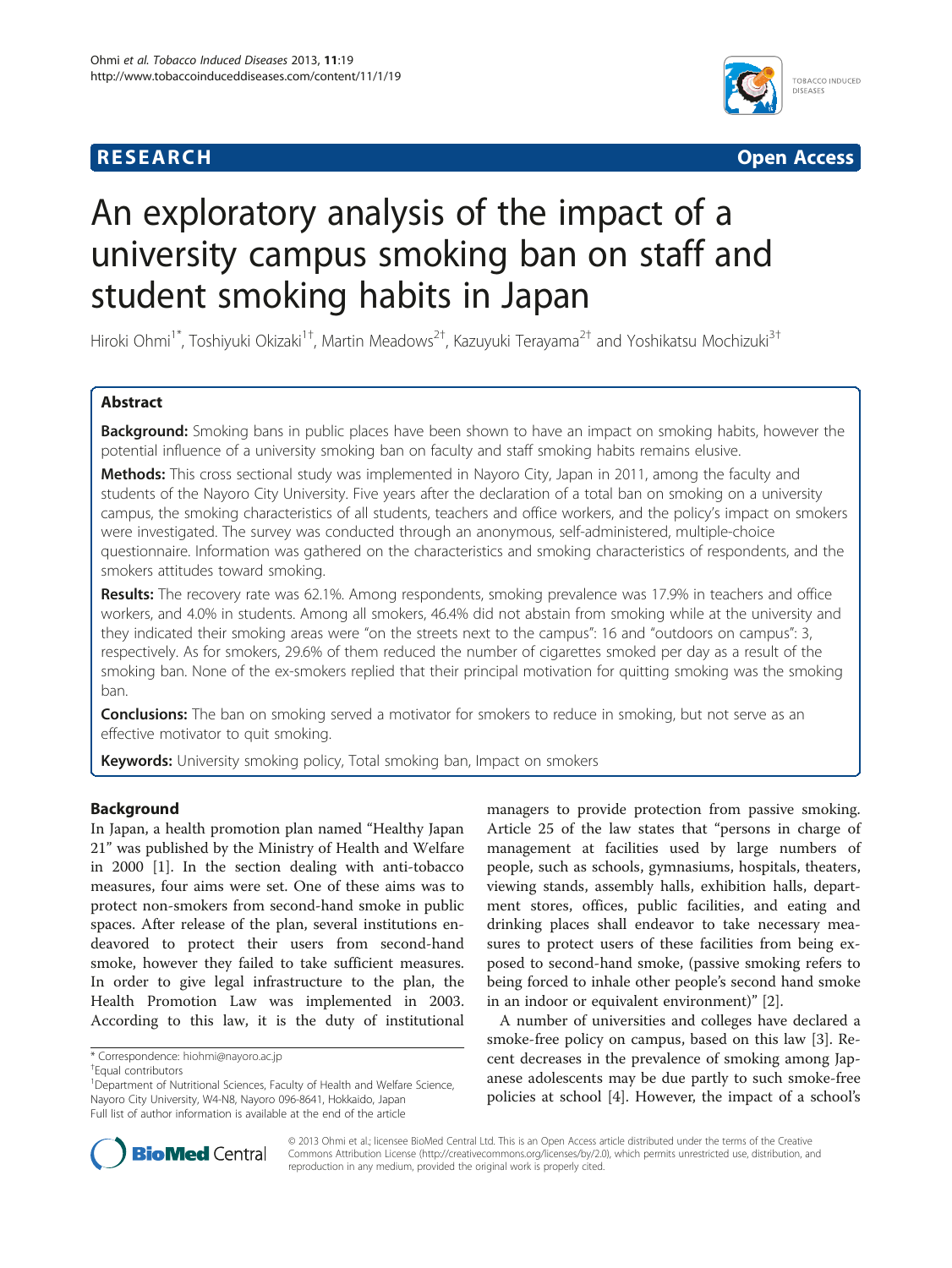|                                       |          | Subject | Respondent | n(%)       |           |           |
|---------------------------------------|----------|---------|------------|------------|-----------|-----------|
|                                       |          |         |            | Non-smoker | Ex-smoker | Smoker    |
|                                       | Male     | 50      | 25         | 13 (52.0)  | 7(28.0)   | 5(20.0)   |
| Teachers & office workers<br>Students | Female   | 51      | 31         | 18 (58.1)  | 8(25.8)   | 5(16.1)   |
|                                       | Subtotal | 101     | 56         | 31 (55.4)  | 15 (26.8) | 10 (17.9) |
|                                       | Male     | 118     | 68         | 59 (86.8)  | 3(4.4)    | 6(8.8)    |
|                                       | Female   | 594     | 381        | 362 (95.0) | 7(1.8)    | 12(3.1)   |
|                                       | Subtotal | 712     | 449        | 421 (93.8) | 10(2.2)   | 18 (4.0)  |
| Total                                 |          | 813     | 505        | 452 (89.5) | 25(5.0)   | 28(5.5)   |

### <span id="page-1-0"></span>Table 1 Smoking prevalence of staff and students of the Nayaro City University, Japan, 2011

smoke-free policy on the entire population of students, teachers and office workers who habitually smoke has not been conclusively identified.

In Nayoro City University, a smoking policy that includes a total ban on smoking both indoors and outdoors on campus was declared in 2006. Five years after introduction, the smoking characteristics of the entire university population and the impact of the total smoking ban on smokers were investigated in 2011.

## Methods

#### Subjects

In May 2011, Nayoro City University was comprised of 101 teachers and office workers (male: 50, female: 51) and 712 students (male: 118, female: 594), all of whom participated in the survey. Students belonged to The Faculty of Health and Welfare Science or Early Childhood Education.

#### Data collection

Data collection was done anonymously in May 2011 by means of a self-administered, multiple-choice questionnaire. The questionnaire asked for information about gender, status in the school (i.e. teacher, office worker or student), and smoking characteristics (i.e. non-smoker, ex-smoker, or smoker). Ex-smokers were asked about

their motivations for quitting smoking. The questionnaire also asked smokers about the number of cigarettes smoked per day, years of smoking, items from the Fagerström Test for Nicotine Dependence (FTND), their smoking habits while at the university (i.e. abstinence or not), smoking area while at the university, impact of the smoking ban, the effect of a price increase on the number of cigarettes smoked per day, and their intention to quit smoking.

The protocol of this study was approved by the Ethics Committee of Nayoro City University.

#### Statistical analysis

Data were digitized then analyzed with descriptive statistics according to characteristics of subjects. With respect to smokers, differences in years of smoking and FTND between teachers/office workers, and students were analyzed by Student's t-test and Mann Whitney Utest, respectively. In the same way, the relationship between smoking habits of smokers while at the university, and smoking characteristics and FTND were analyzed with the same tests. All P-values were based on a two-tailed test and a significance level lower than 0.05 was defined as significant. Statistical analysis was performed using the Dr. SPSS 2 for Windows 11.0.1 J statistical package.

|  | Table 2 Motivators for ex-smokers to quit smoking of staff and students of the Nayaro City University, Japan, 2011 |  |
|--|--------------------------------------------------------------------------------------------------------------------|--|
|--|--------------------------------------------------------------------------------------------------------------------|--|

| Most appropriate motivator | Teachers & office workers |              | <b>Students</b> |        | Subtotal |
|----------------------------|---------------------------|--------------|-----------------|--------|----------|
|                            | Male                      | Female       | Male            | Female | (%)      |
| Ban on smoking             |                           | $\mathbf{0}$ | C               |        | 0(0.0)   |
| Price increase             |                           |              |                 |        | 5(23.8)  |
| Own health                 |                           |              |                 | 4      | 9(42.9)  |
| Partner's health           |                           |              | C               |        | 2(9.5)   |
| Child's health             | $\Omega$                  |              | C               |        | 1(4.8)   |
| Partner's comfort          |                           | $\Omega$     | C               |        | 2(9.5)   |
| Other                      |                           |              |                 |        | 2(9.5)   |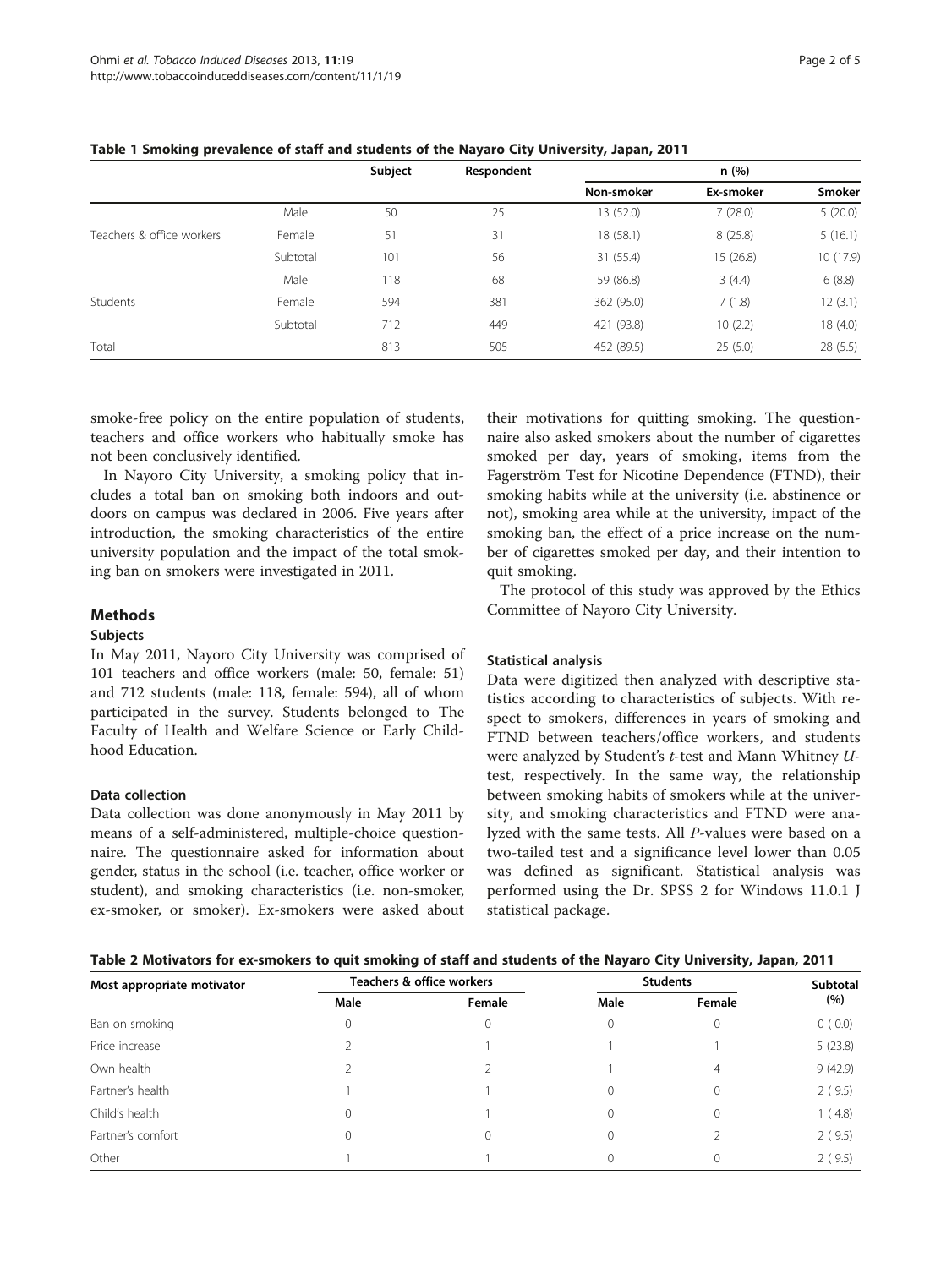|                                     |        | n              | mean                      |          | SD        |
|-------------------------------------|--------|----------------|---------------------------|----------|-----------|
| Number of cigarettes smoked per day |        |                |                           |          |           |
| Teachers & office workers           | male   | 5              | 15.4                      |          | 5.3       |
|                                     | female | $\overline{4}$ | 12.5                      |          | 6.5       |
| Students                            | male   | 6              | 10.7                      |          | 4.8       |
|                                     | female | 12             | 11.8                      |          | 6.6       |
| Number of years of smoking          |        | n              | mean                      |          | <b>SD</b> |
| Teachers & office workers           | male   | 5              | 22.2                      |          | 10.1      |
|                                     | female | $\overline{4}$ | 11.5                      |          | 10.5      |
| Students                            | male   | 6              | 4.7                       |          | 3.8       |
|                                     | female | 12             | 4.0                       |          | 1.6       |
|                                     |        |                | P=0.007: Student's t-test |          |           |
| <b>FTND</b>                         |        | n              | median                    | min      | max       |
| Teachers & office workers           | male   | 5              | 5                         | 3        | 8         |
|                                     | female | 4              | 1.5                       | $\Omega$ | 3         |
| Students                            | male   | 6              | $\mathfrak{D}$            | 1        | 5         |
|                                     | female | 12             | $\overline{2}$            | 0        | 6         |

#### Table 3 Smoking characteristics of smokers of staff and students of the Nayaro City University, Japan, 2011

P=ns, Mann Whitney U-test.

FTND Fagerström test for nicotine dependence.

#### Results

#### Smoking prevalence

Among 813 subjects, we obtained valid responses from 56 teachers and office workers (recovery rate: 55.4%) and 449 students (recovery rate: 63.1%) (Table [1](#page-1-0)). Among respondents, the smoking prevalence was 17.9% among teachers and office workers, and 4.0% among students.

## Motivators for ex-smokers to quit smoking

Ex-smokers were asked to indicate the most appropriate motivator THAT LEAD THEM TO QUIT SMOKING. Among the listed motivators, none of the ex-smokers replied that the most appropriate motivator for quitting smoking was the ban on smoking (Table [2](#page-1-0)).

## Smoking characteristics and habits of smokers

The smoking characteristics of smokers is shown in Table 3. The number of years smoking among teachers

Table 4 Smoking habits while at the university of staff and students of the Nayaro City University, Japan, 2011

| n(%)          |           | Smoking area (multiple<br>answers allowed) | n  |
|---------------|-----------|--------------------------------------------|----|
| Abstinent     | 15 (53.6) |                                            |    |
| Not abstinent | 13(46.4)  | On the streets next to the campus          | 16 |
|               |           | Outdoors on campus                         | 3  |
|               |           | Indoors on campus                          |    |

| Table 5 Smoking habits while at the university and   |
|------------------------------------------------------|
| smoking characteristics of staff and students of the |
| Nayaro City University, Japan, 2011                  |

| Number of cigarettes smoked per day | n  | mean                         |     | SD  |  |
|-------------------------------------|----|------------------------------|-----|-----|--|
| Abstinent                           | 13 | 8.9                          |     | 3.4 |  |
| Not abstinent                       |    | 15.6                         |     | 5.9 |  |
|                                     |    | $P=0.001$ : Student's t-test |     |     |  |
| FTND                                | n  | median                       | min | max |  |
| Abstinent                           | 13 | 2                            | 0   | 4   |  |
| Not abstinent                       | 14 | 3                            | 1   | 8   |  |
|                                     |    | P=0.029: Mann Whitney U-test |     |     |  |

and office workers was greater than among students ( $P=0.007$ : Student's t-test). Statistically, there was no difference in FTND between teachers/office workers, and students (Mann Whitney U-test). Among all smokers, 46.4% did not abstain from smoking while at the university and they indicated their smoking areas were "on the streets next to the campus": 16 and "outdoors on campus": 3, respectively (Table 4). Number of cigarettes smoked per day and FTND among non-abstinent smokers were significantly greater than those among the abstinent smokers (number of cigarette:  $P=0.001$ : Student's t-test and FTND:P=0.029: Mann Whitney Utest, respectively, Table 5).

## Impact of ban on smoking and intention to quit smoking

The impacts of the ban on smoking and the price increase on the number of cigarettes smoked per day are shown in Table 6. As for the smokers' intention to quit smoking, 48.1% replied "I do not want to quit smoking now", and another 48.1% replied "I want to quit smoking in the near future", while only one student replied, "I am trying to quit smoking now" (Table [7\)](#page-3-0).

## **Discussion**

#### Main findings of this study

According to a previous survey on female students in the Department of Nursing Science at Nayoro City University (students in other departments were not included),

Table 6 Impact of ban on smoking and price increase on number of cigarettes smoked per day of staff and students of the Nayaro City University, Japan, 2011

|                |                       | n (%)     |
|----------------|-----------------------|-----------|
| Ban on smoking | Intend to decrease    | 8(29.6)   |
|                | No intent to decrease | 19 (70.4) |
| Price increase | Intend to decrease    | 5(18.5)   |
|                | No intent to decrease | 22 (81.5) |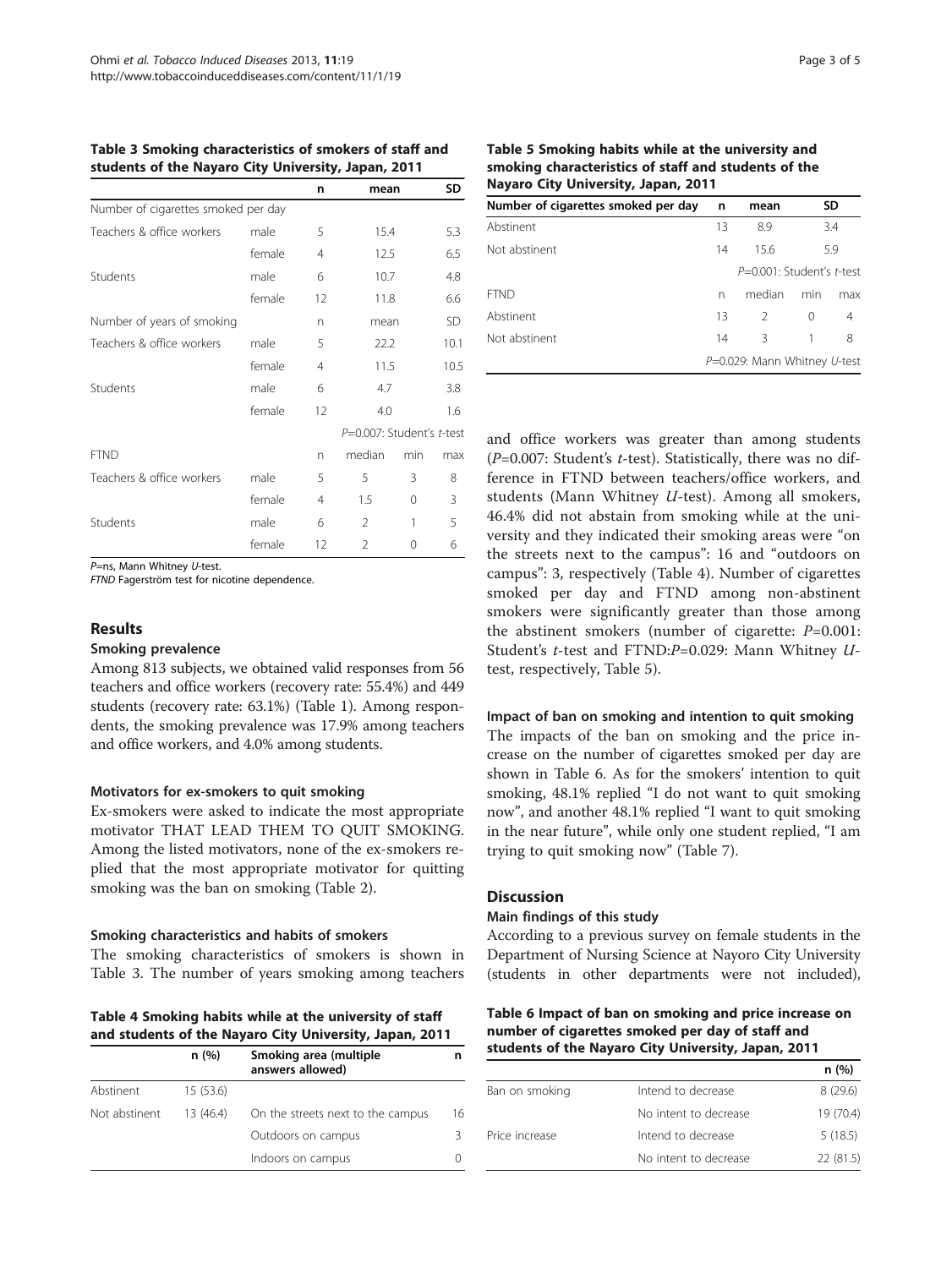<span id="page-3-0"></span>Table 7 Intention to quit smoking of staff and students of the Nayaro City University, Japan, 2011

|                                           | n                                       | n (%)           |           |
|-------------------------------------------|-----------------------------------------|-----------------|-----------|
|                                           | <b>Teachers &amp; office</b><br>workers | <b>Students</b> | Subtotal  |
| I do not want to quit<br>smoking now.     | 8                                       | 5               | 13(48.1)  |
| I want to quit smoking<br>in near future. | 2                                       | 11              | 13 (48.1) |
| I want to quit smoking<br>right now.      | 0                                       | Ω               | 0(0.0)    |
| I am trying to quit smoking<br>now.       | 0                                       |                 | 1 (3.8)   |

smoking prevalence was 12.3% in 2002 and 10.5% in 2003, respectively [\[5](#page-4-0)]. In this 2011 survey, smoking prevalence had decreased to 4.3% of students. A school policy restricting smoking based on the Health Promotion Law might be a contributory factor in discouraging the initiation of smoking. As a result, the yearly admission of students who do not later take up smoking may have had a cumulative effect, leading to an overall decrease in the prevalence of smoking [\[4](#page-4-0)].

As for smokers, 29.6% of them reduced the number of cigarettes smoked per day as a result of the smoking ban. More than half of smokers abstained from smoking at the university. The ban on smoking was demonstrated to have a certain effect in smoking reduction for smokers.

By contrast, none of the ex-smokers also replied that their principal motivation for quitting smoking was the smoking ban. In the case of smokers, around 30% of them reduced the number of cigarettes smoked per day in consequence of the ban on smoking, however, almost all of them were not willing to quit smoking. The ban on smoking served a motivator for smokers to reduce in smoking, but not serve as an effective motivator to quit smoking.

The preventative effects of a reduction in smoking on smokers' own tobacco-related diseases differs across studies [[6-9\]](#page-4-0). Although it is still uncertain if a reduction in smoking has any preventative effect on smokers' tobacco-related diseases, several studies have confirmed the health benefits of quitting smoking [[10](#page-4-0)]. However, almost all the surveyed smokers were unwilling to quit smoking right now in spite of current school policy. For smokers, the ban on smoking did not provide an effective motivator to quit smoking but led to smoking on the streets off campus while at the university. In this study, a heavy addiction was related to non-abstinence while at the university, and smoking on the street. The impact of a smoke-free policy on attitudes and quitting behaviors varies among studies

[[11](#page-4-0)-[15\]](#page-4-0). The reason might be that the principal aim of the Health Promotion Law and school policy based on that law is to protect non-smokers from second-hand smoke, but not to encourage smokers to quit smoking. Changing attitudes and behaviors among smokers would be an unintended consequence of this legislation and/or policy. In order to encourage addicted smokers to quit smoking, other approaches that incorporate effective educational and medical measures may be necessary. In Japan, smoking cessation therapy with nicotine gum/patches and varenicline has been covered by health insurance under certain conditions since 2006 [[16](#page-4-0)]. But almost all student smokers are excluded from this insured treatment because of the short duration of their smoking. Smoking cessation therapies for adolescents and young adults with a short history of smoking should be covered by health insurance in order to prevent heavier addiction. In this study, smoking teachers and office workers with a longer smoking history were not any more willing to quit smoking than student smokers.

#### Limitations of this study

This study was conducted in a small university with a small sample size. Student subjects constituted a near homogeneous age group. Smoking prevalence was investigated once in 2011 in a cross-sectional survey, but a survey was not conducted in 2006 when the policy was first declared. This study focused on smokers' attitudes and desires to quit, however non-smokers' perceptions were not investigated. Although the results may not be generalizable, they do, however, provide some evidence of the impact of a school, smoke-free policy based on the Japanese Health Promotion Law on staff and students who are habitual smokers.

#### Conclusions

Five years after the introduction of a university smokefree policy with a campus-wide smoking ban, the impact of the ban on smokers was investigated. A total ban on smoking served a motivator for smokers to reduce in smoking, but not serve as an effective motivator to quit smoking.

In order to encourage addicted smokers to quit smoking, approaches other than a smoking ban that provide effective educational and medical measures may be crucial.

#### Competing interests

All the authors have no competing interest relevant to this article.

#### Authors' contributions

HO had primary responsibility for protocol development, data collection, outcome assessment, preliminary data analysis, and writing of the manuscript. TO participated in the data collection, analysis and contributed to the writing of the manuscript. MM, KT and YM supervised the study,